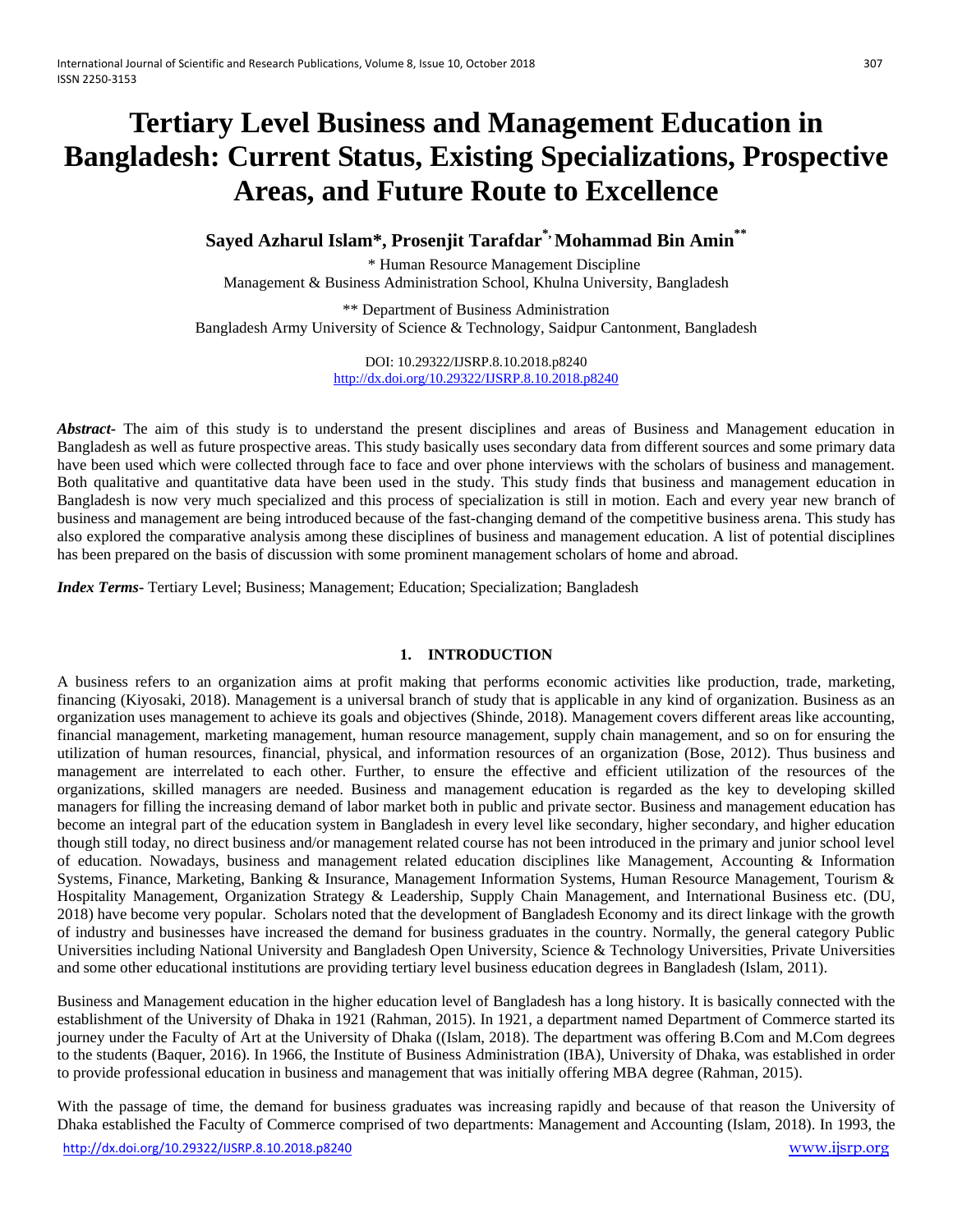Institute of Business Administration (IBA), University of Dhaka, launched BBA Program. In 1994, two mare departments were added under the Faculty of Commerce and then in 1995, the Faculty of Commerce was renamed as the Faculty of Business Studies (FBS) (Baquer, 2016). From academic session 1994-95, the B.Com (Hons.) and M.Com degrees were converted into BBA and MBA with the aim of making those degrees more pragmatic to maintain international standard of business education (DU, 2018). Meanwhile, the business education started its journey at the University of Chittagong and the University of Rajshahi in 1970s and 1980s respectively (CU, 2018; RU, 2018).

Now, there are a good number of Business Schools both in public and private universities in Bangladesh offering BBA and MBA degree. Moreover, some of the business schools are also offering MPhil, PhD and DBA degrees along with BBA and MBA degrees. However, this study focuses on the disciplines and areas of BBA and MBA levels only.

#### **2. LITERATURE REVIEW**

Researches on education are very much available in the recent world. Even, a good number of qualitative and quantitative studies have been conducted on the education system of Bangladesh, ensuring quality education (Richards, 2008), problems and prospects of education, structure of education, private higher education (Alam, Haque and Siddique, 2006).

A study titled '*Future of business education in Bangladesh*' specifies that the business and management education is at its increasing pace and its future is highly prosperous in the country due to the growing economy, private sector development, and international integration (Rahman, 2012). Study on the issues and concern of management education in India shows that Indian Institutes of Management (IIMs) are creating a good number of managers for meeting the demand of the global and local market. That study also refers that the business schools of India offer a wide range of majors of management education (Shukla, 2013). Rao and Raju (2015) studied management education in India from historical perspective and found that it has a long history and they mentioned management as the backbone of any organization that helps the organizations in achieving their goals. This is the reason for which employers are interested to hire employees having specialized managerial skills in the field of HRM, Finance, Accounting, Marketing, MIS and so on. Moreover, they identified some of the areas of improvement for developing the management education in India to make it competitive with the global marketplace whereas, Mone, Engwall and Zamagni (2002) discussed the historical evolution of management education in the world perspective.

Another article titled- *'The status of management education in India'* written by (Ravi, Rao and Prasad, 2015) remarked that the success of the business depends on the nature of management it has and students can achieve strategic and tactical managerial skills through management education. This is how the management education in India is playing vital role in developing human capital and meeting the increased demand of the businesses as well as other organizations. World Bank (2013) in their report on the education system of Bangladesh mentioned the access, equity, quality, policy and others. That study actually showed a positive correlation between education system and economic development of our country. Previously some other research have also been conducted on the education systems of Bangladesh focusing on its problems, prospects, approach, development, policy from time to time (World Bank, 2008; NUFFIC, 2012).

Focusing on medical education in Bangladesh, Reza (2013) discussed the problems and prospects of medical education in Bangladesh. Islam (2011) studied the brief history, problems and prospects of the tertiary or higher education in Bangladesh that covers both of the public as well as private sector of higher education in Bangladesh. Rahman (2015) conducted study on the history and development of business education in Bangladesh and mentioned how business education flourishes during British, Indian, Pakistani and most importantly after the independence of the country. He basically discussed the history of business education by focusing influence of the University of Dhaka in developing today's business education.

Most of the previous studies regarding the education system of Bangladesh focused on the overall education system, problems and prospects, quality enhancement, accessibility rate. Some of the researches are related to the higher education in Bangladesh though a good number of studies have been found in the context of business and management education in India and other countries of this subcontinent. If we consider in the context of Bangladesh, we found insignificant number of studies in this area. However, there some studies focusing on history and evolution of business education in Bangladesh. This study is hopefully going to fill up the gap of discussion on graduation to post graduation level's business and management education in Bangladesh and its existing, prospective, major areas.

#### **3. STUDY METHODOLOGY**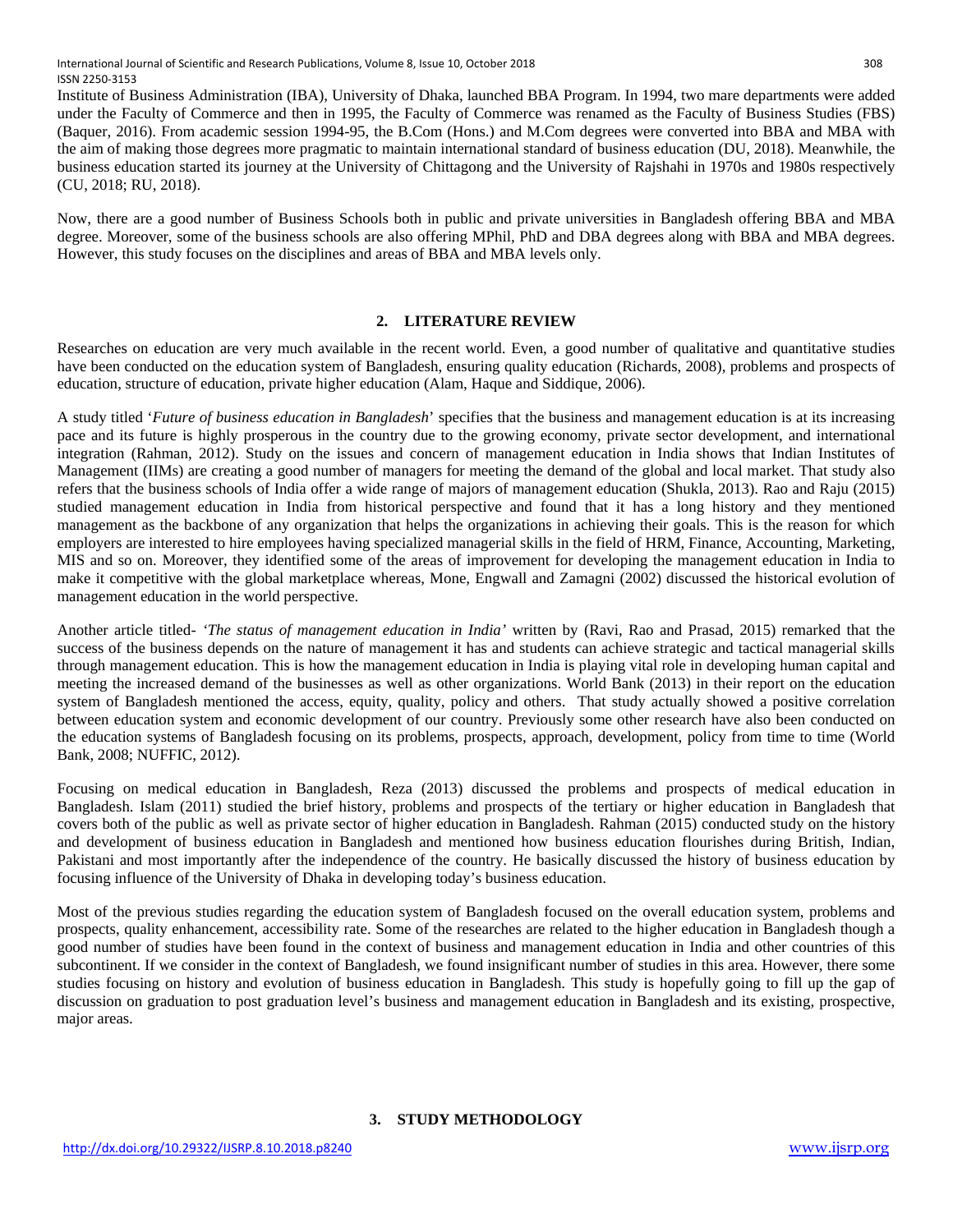International Journal of Scientific and Research Publications, Volume 8, Issue 10, October 2018 309 ISSN 2250-3153

This study uses qualitative research approach and also some quantitative facts have been used. Most of the data have been collected from the secondary sources like journals, newspapers, websites of University Grants Commission (UGC) of Bangladesh, website of the University of Dhaka, and websites of other public and private universities of Bangladesh. However, some primary data have been collected through face to face and over phone interview from different prominent scholars of business and management in Bangladesh. The data collected from the secondary sources have been showed after proper interpretation and classification using researchers own knowledge and skills.

#### **4. FINDINGS OF THE STUDY**

This study found several business and management education related issues in the context of Bangladesh. The names of existing Business schools of Bangladesh are: Institute of Business Administration (IBA), Faculty of Business Studies (FBS), Faculty of Business Administration (FBA), School of Business, Faculty of Management, Management & Business Administration School, Faculty of Business & Economics, and Department of Business Administration (DBA). Whatever the title is, important fact is that most of the business schools are providing major/specialization/concentration in almost similar subjects or areas of studies **(Table 4.2)**. The following findings and discussions have been made based on the current study.

#### *4.1. Available areas of study in Business and Management Education in the public universities in Bangladesh.*

The following table has been prepared on the basis of information available on websites of public universities of Bangladesh as well as UGC Annual Report 2016. This list shows the titles of the major areas and number of university(s) in which the particular major is available.

| <b>SL</b> | Specializations (BBA & MBA)                                   | Number of<br><b>Public University</b> |
|-----------|---------------------------------------------------------------|---------------------------------------|
| 01        | Management                                                    | 17                                    |
| 02        | Accounting/Accounting Information System (AIS)                | 17                                    |
| 03        | Finance                                                       | 15                                    |
| 04        | Marketing                                                     | 15                                    |
| 05        | Human Resource Management (HRM)                               | 10                                    |
| 06        | Management Information System (MIS)                           | 3                                     |
| 07        | Banking/Banking & Insurance                                   | 3                                     |
| 08        | Tourism & Hospitality Management (THM)                        | 3                                     |
| 09        | <b>International Business</b>                                 |                                       |
| 10        | Organization Strategy & Leadership                            |                                       |
| 11        | Port & Shipping Management                                    |                                       |
| 12        | <b>Maritime Business</b>                                      |                                       |
| 13        | Business Administration (General)/ Major Not Found on Website | 10                                    |

#### **Table 4.1** Areas of Business and Management Education in Bangladesh Available in Public Universities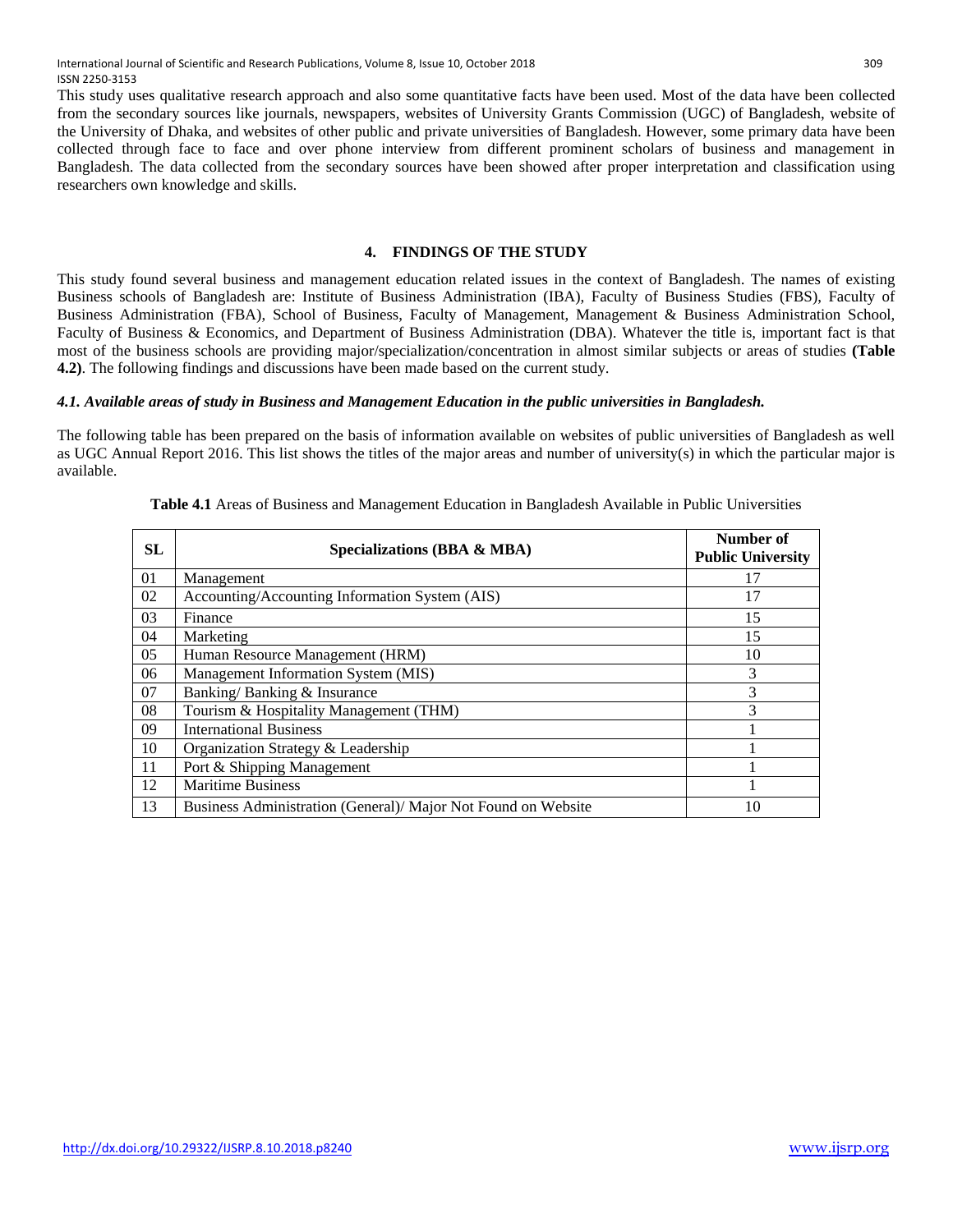International Journal of Scientific and Research Publications, Volume 8, Issue 10, October 2018 310 ISSN 2250-3153

#### *4.2 Majors/specializations of Business and Management Education Available in Private Universities.*

Since the major areas are not expressed properly on the websites of most of the private universities, the tabular analysis like the previous one has not been prepared. Besides this, only mentioning the major areas has been found convenient and meaningful.

- Management
- Accounting and Information Systems (AIS)
- Finance
- Marketing
- Banking & Insurance
- Management & Information Systems (MIS)
- International Business
- Tourism & Hospitality Management
- Human Resource Management (HRM)
- Bank Management
- Engineering Management
- Supply Chain Management
- Operations Management
- **Agribusiness**
- Real-Estate Business
- Entrepreneurship Development
- Garments Management
- Apparel Manufacturing Management (AMM)
- Product & Fashion Merchandizing (PFM)

The above major areas are available in different private universities in Bangladesh. This list shows that the private universities offer a wider range of specializations in business and management education in Bangladesh than the public universities. Some private universities are providing specialization serving the specific demand of the labor market and it is a very positive side for business education. This development of specialization indicates that the demand for business graduates are being increased and diversified knowledge and skills are necessary to operate the business.

#### *4.3 Prospective areas of Business and Management Education in Bangladesh*

The businesses of the modern time are facing new challenges and opportunities. To use those opportunities and face the challenges, businesses need dynamic and capable human talent. In this regard, talented human resources having diversified business and management skills have to alternative. This is why the industries of Bangladesh have created human resources demand with different specialization for business and management graduates. The professionals and academicians of the country also noted that the demand of the business organizations is becoming more specific day by day. They have suggested the business schools to create some new areas of business and management education of the country to address the requirements of the labor market in near future. However, this list may not be perfect one but still it will definitely show a future route to excellence.

- Compliance Management
- Business Analytics
- Training and Development
- Sustainable Development Management
- Public Policy & Management
- Total Quality Management (TQM)
- Project Management
- Management Science
- Event Management
- Talent Management
- Security & Risk Management
- **Innovative Management**
- Library Management
- Capital Market Management
- Fashion Design Management
- However, some other areas of business and management education might be effective in the perspective of Bangladesh. Business schools conducting R&D project to open new specializations to meet the increasing demand of both inland and foreign job market.

#### *4.4 Number of Students in Different Business Schools (Public University)*

Both the public and private universities of Bangladesh have their business schools. However, the following table only shows the number of students studying in business schools of different public universities of the country. It will make a partial overview of the situation of business education in the country.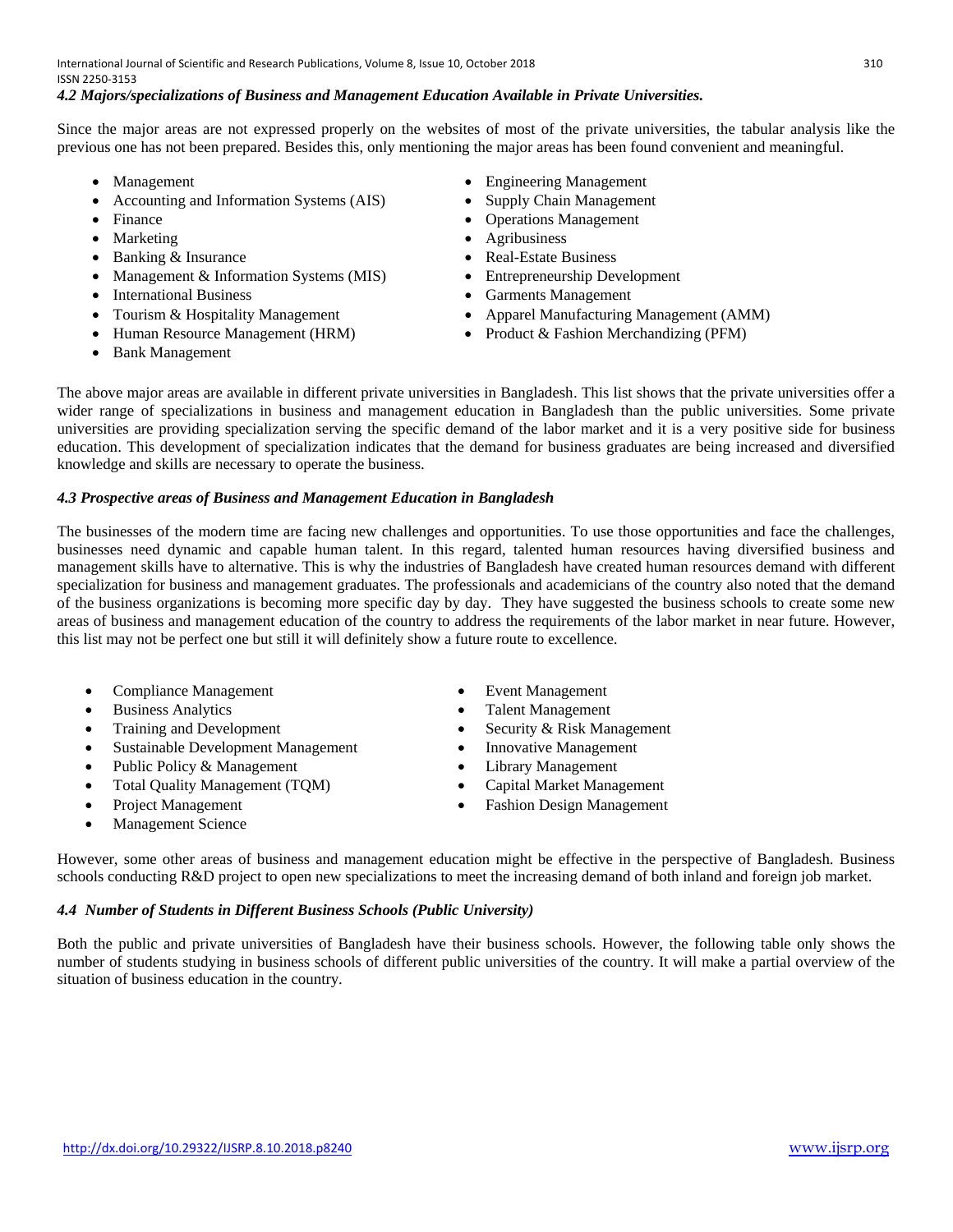| <b>SL</b> | Name of the University/Institute                        | <b>Number</b> of<br><b>Students in 2016</b> |  |
|-----------|---------------------------------------------------------|---------------------------------------------|--|
| 01        | University of Dhaka (FBS)                               | 6575                                        |  |
| 02        | University of Dhaka (IBA)                               | 1239                                        |  |
| 03        | University of Rajshahi (FBS)                            | 4499                                        |  |
| 04        | University of Chittagong                                | 3976                                        |  |
| 05        | Jahangirnagar University (FBS)                          | 1456                                        |  |
| 06        | Jahangirnagar University (IBA)                          | 348                                         |  |
| 07        | Islamic University, Kushtia                             | 1957                                        |  |
| 08        | Shahjalal University of Science & Technology (SUST)     | 529                                         |  |
| 09        | Khulna University                                       | 483                                         |  |
| 10        | Hajee Mohammad Danesh Science & Technology University   | 1009                                        |  |
| 11        | Mawlana Bhashani Science & Technology University        | 405                                         |  |
| 12        | Patuakhali Science & Technology University              | 517                                         |  |
| 13        | Jagannath University                                    | 4487                                        |  |
| 14        | Noakhali Science & Technology University                | 410                                         |  |
| 15        | Jatiya Kabi Kazi Nazrul Islam University                | 1088                                        |  |
| 16        | Comilla University                                      | 1518                                        |  |
| 17        | Jessore Science & Technology University                 | 40                                          |  |
| 18        | Begum Rokeya University, Rangpur                        | 1672                                        |  |
| 19        | Pabna Science & Technology University                   | 307                                         |  |
| 20        | <b>Bangladesh University of Professionals</b>           | 1845                                        |  |
| 21        | Bangabandhu Sheikh MujiburRahman Science and Technology | 819                                         |  |
| 22        | University of Barisal                                   | 1434                                        |  |
| 23        | Rangamati Science and Technology University             | 135                                         |  |
| 24        | Bangabandhu Sheikh Mujibur Rahman Maritime University   | 47                                          |  |
| 25        | National University                                     | 650608                                      |  |
| 26        | <b>Bangladesh Open University</b>                       | 5194                                        |  |
|           | <b>TOTAL</b>                                            | 692597                                      |  |

#### **Table 4.4** Number of Students in Different Business Schools (Public University)

Source: UGC Annual Report 2016

#### *4.5 Current Status of Business Students Comparing to Other Branches of Study*

According to UGC, Bangladesh (2016), the university students enrolled in different higher educational program has been classified into 12 broad categories as mentioned in the following table. This table has been prepared on the basis of data obtained from the UGC Annual Report 2016. Data were found in a semi-structured and scattered manner which have been classified and analyzed using frequency and percentage to make better sense.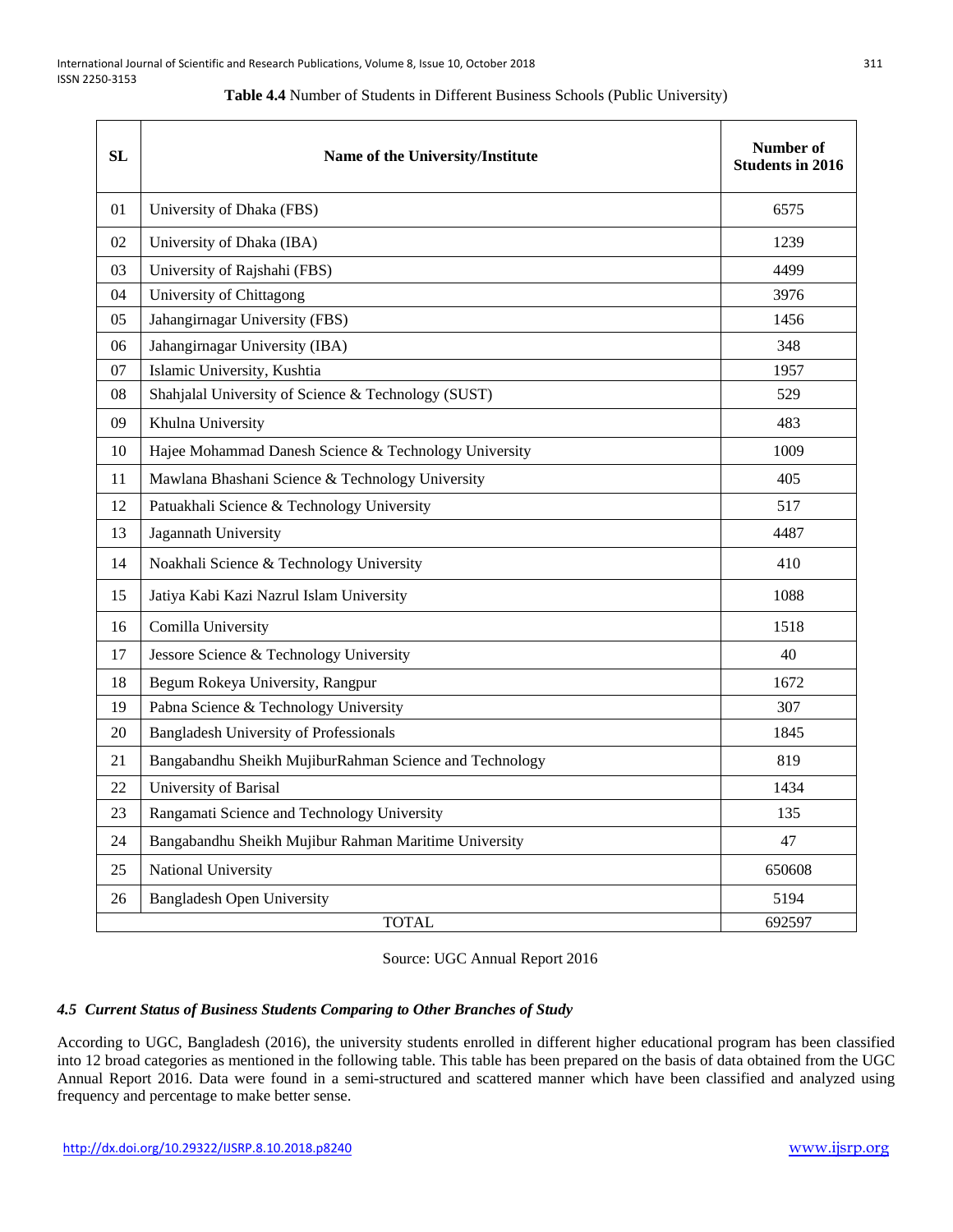| SL           | <b>Branches</b>                   | <b>Private</b><br><b>Universities</b> |       | <b>Public Universities</b> |      | <b>Colleges Under NU,</b><br><b>BOU &amp; IAU</b> |      | <b>Total</b> |               |
|--------------|-----------------------------------|---------------------------------------|-------|----------------------------|------|---------------------------------------------------|------|--------------|---------------|
|              |                                   | Freq.                                 | $\%$  | Freq.                      | $\%$ | Freq.                                             | $\%$ | Freq.        | $\frac{0}{0}$ |
| 01           | <b>Business</b><br><b>Studies</b> | 112553                                | 33%   | 35161                      | 13%  | 655802                                            | 25%  | 803516       | 25%           |
| 02           | Arts &<br>Humanities              | 35399                                 | 10%   | 42472                      | 16%  | 891217                                            | 34%  | 969088       | 30%           |
| 03           | Social<br>Science                 | 12580*                                | 4%    | 37928                      | 14%  | 745025                                            | 28%  | 795533       | 25%           |
| 04           | Education                         | 1614                                  | 0%    | 3036                       | 1%   | 14789                                             | 1%   | 19439        | $1\%$         |
| 05           | Law                               | 25855                                 | 8%    | 5337                       | 2%   | 15569                                             | 1%   | 46761        | $1\%$         |
| 06           | Pharmacy                          | 10343                                 | 3%    | 2284                       | 1%   | $\mathbf{0}$                                      | 0%   | 12627        | $0\%$         |
| 07           | Science                           | 23533                                 | 7%    | 40057                      | 15%  | 213422                                            | 8%   | 277012       | 9%            |
| 08           | Biological<br>Sciences            | $\boldsymbol{0}$                      | 0%    | 17472                      | 7%   | $\boldsymbol{0}$                                  | 0%   | 17472        | $1\%$         |
| 09           | Medical                           | $\boldsymbol{0}$                      | 0%    | 3409                       | 1%   | $\boldsymbol{0}$                                  | 0%   | 3409         | 0%            |
| 10           | Agriculture                       | 2621                                  | 1%    | 21567                      | 8%   | 9739                                              | 0%   | 33927        | $1\%$         |
| 11           | Engineering<br>& Technical        | 109979                                | 33%   | 42235                      | 16%  | 2928                                              | 0%   | 155142       | 5%            |
| 12           | Others                            | 2680                                  | $1\%$ | 13126                      | 5%   | 85113                                             | 3%   | 100919       | 3%            |
| <b>TOTAL</b> |                                   | 337157                                | 100%  | 264084                     | 100% | 2633604                                           | 100% | 3234845      | 100%          |

**Table 4.5** Category-wise Distribution of Higher Education Students in Bangladesh

#### **Source:** UGC Annual Report 2016

\*NU – National University, BOU- Bangladesh Open University& IAU- Islamic Arabic University. Social Science student of private university segment is the summation of Social Science and Economics Students.

The statements we found by analyzing the above table (Table 4.5) that, total number of students enrolled in higher education in Bangladesh is 3234845 out of which 803516 students are enrolled in different areas of business and management education which covers 25% of the total. Maximum number of students study in different areas of arts & humanities (969088) that cover s 30% of the total. Arts & science and humanities jointly cover 55% (30% + 25%) of the total students. In public universities, the percentage of business students is relatively lower than that of private universities. Unlike the public universities, private universities primarily focus on business (33%) and engineering and technical education (33%). Colleges affiliated with National University (NU), Bangladesh Open University (BOU) and Islamic Arabic University (IAU) mostly focuses on arts and humanities, social sciences and business education. Public universities provide only 13% of their total attention on business education whereas private universities provide 33% of their total attention on it.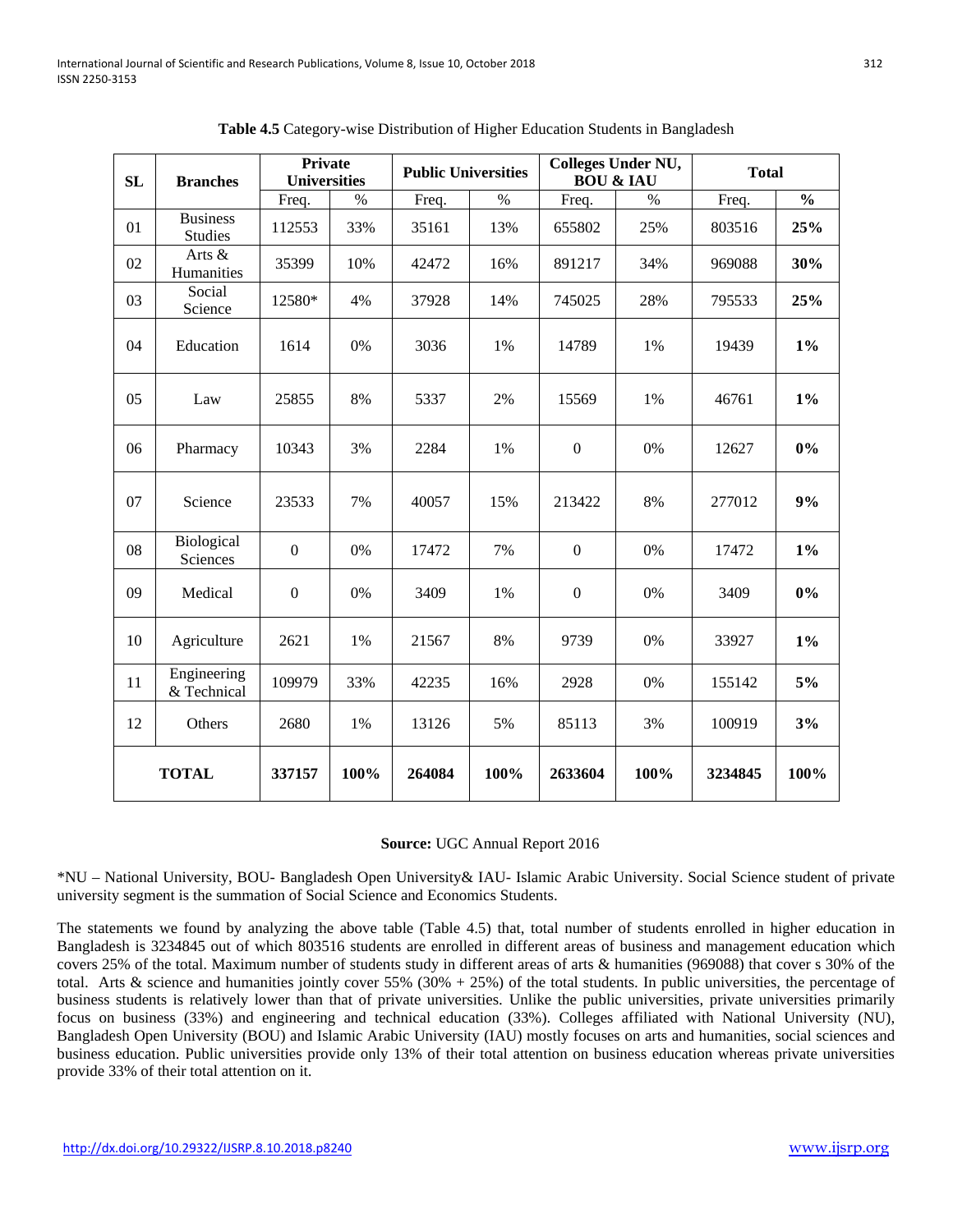#### *4.6 Other Institutes Providing Professional Business, Management and Accountancy Education in Bangladesh*

- a. Bangladesh Institute of Management (BIM)
- b. Bangladesh Institute of Bank Management (BIBM)
- c. Institute of Chartered Accountants of Bangladesh (ICAB)
- d. Institute of Cost & Management Accountants of Bangladesh (ICMAB)
- e. Bangladesh Institute of Capital Market (BICM)

#### **5 CONCLUSIONS**

This study primarily focuses on identifying the fields of specializations in which the Bangladeshi public and private universities are offering BBA and MBA degrees for ensuring the supply of human resources in different sectors and subsectors of the economy. Some of the prospective areas have also been identified based on the demand of national and international job market by consulting with some management scholars of the country. This study also clearly explains the current status of the business and management education in Bangladesh. Apart from this, the study has also covered some other related issues like history of business and management education in Bangladesh. The study finds that the private universities are providing a wide range of specializations some of which are not found in the public universities. However, Faculty of Business Studies of the University of Dhaka, the oldest business school of the country, has the maximum number of major areas in business and management education and it is playing the role as pioneer in initiating new specialization/ major areas and diversified professional programs for engaging managers in professional educations. This study also finds that almost all of the General and Science  $\&$  Technology category public universities are offering BBA and MBA degrees in business & management. On the other hand, almost all of the private universities have their programs in business and management. The number of business schools in the country is also increasing year after year. This research recommends some issues those might help the business schools to meet the expectations of the job market.

#### **6 REFERENCES**

- Alam, M., Haque, M. and Siddique, S. (2006). *Private Higher Education in Bangladesh.* [online] Unesdoc.unesco.org. Available at: http://unesdoc.unesco.org/images/0015/001501/150151e.pdf [Accessed 16 Jul. 2018].
- Baquer, A. (2016). M. Safiullah: The father of business education in Bangladesh. *The Guardian.* [online] Available at: http://www.theguardianbd.com/m-safiullah-the-father-of-business-education-in-bangladesh/ [Accessed 17 Jul. 2018].
- Bose, D. (2012). *Principles of Management and Administration.* 2nd ed. Delhi: PHI Learning Pvt. Ltd., pp.08-20.
- DU. (2018).*University of Dhaka || the highest echelon of academic excellence.* [online] Available at: http://www.du.ac.bd/academic/department\_item/IBA [Accessed 17 Jul. 2018].
- Islam, P. (2018). *University of Dhaka || the highest echelon of academic excellence. [online] DU*. Available at: http://www.du.ac.bd/main\_menu/academic/facbusns [Accessed 17 Jul. 2018].
- Islam, Y. (2011). Tertiary Education in Bangladesh Brief History, Problems and Prospects. *International Journal for the Scholarship of Teaching and Learning,* 5(2).
- Kiyosaki, R. (2018). *The Business of the 21st Century.* 1st ed. New York: Plata Publishing.
- Mone, M., Engwall, L. and Zamagni, V. (2002).Management Education in Historical Perspective. *Administrative Science Quarterly,* 47(3), p.591.
- NUFFIC (2012).Education system. Bangladesh. *The Bangladeshi education system described and compared with the Dutch system* PDF. [online] Available at: https://docplayer.net/2217092-Education-system-bangladesh-the-bangladeshi-education-systemdescribed-and-compared-with-the-dutch-system.html [Accessed 17 Jul. 2018].
- Prodhan, M. (2016).The Educational System in Bangladesh and Scope for Improvement. *Journal of International Social Issues,* 4(1), pp.12-22.